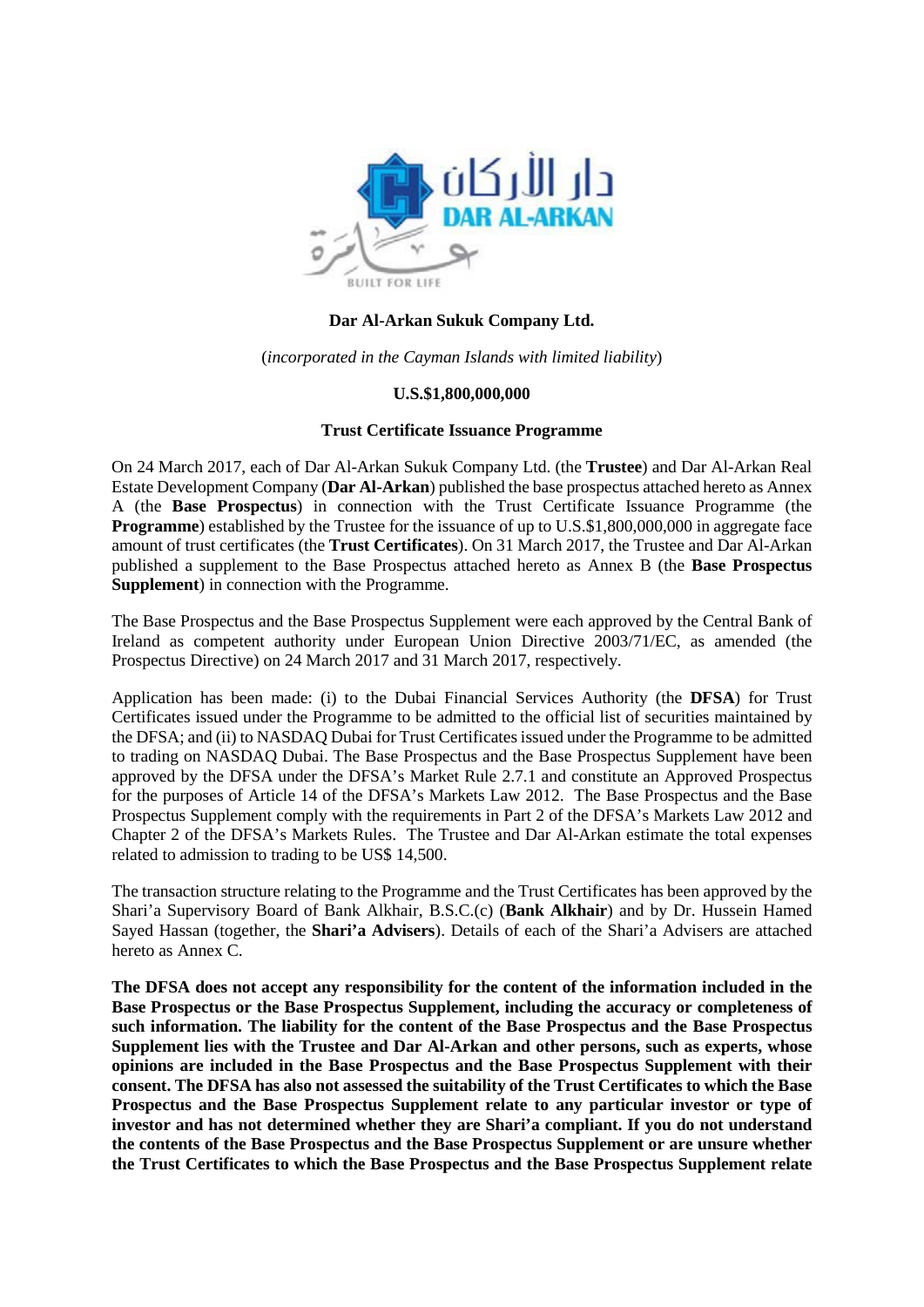**are suitable for your individual investment objectives and circumstances, you should consult an authorised financial adviser.**

The date of this document is 16 April 2017.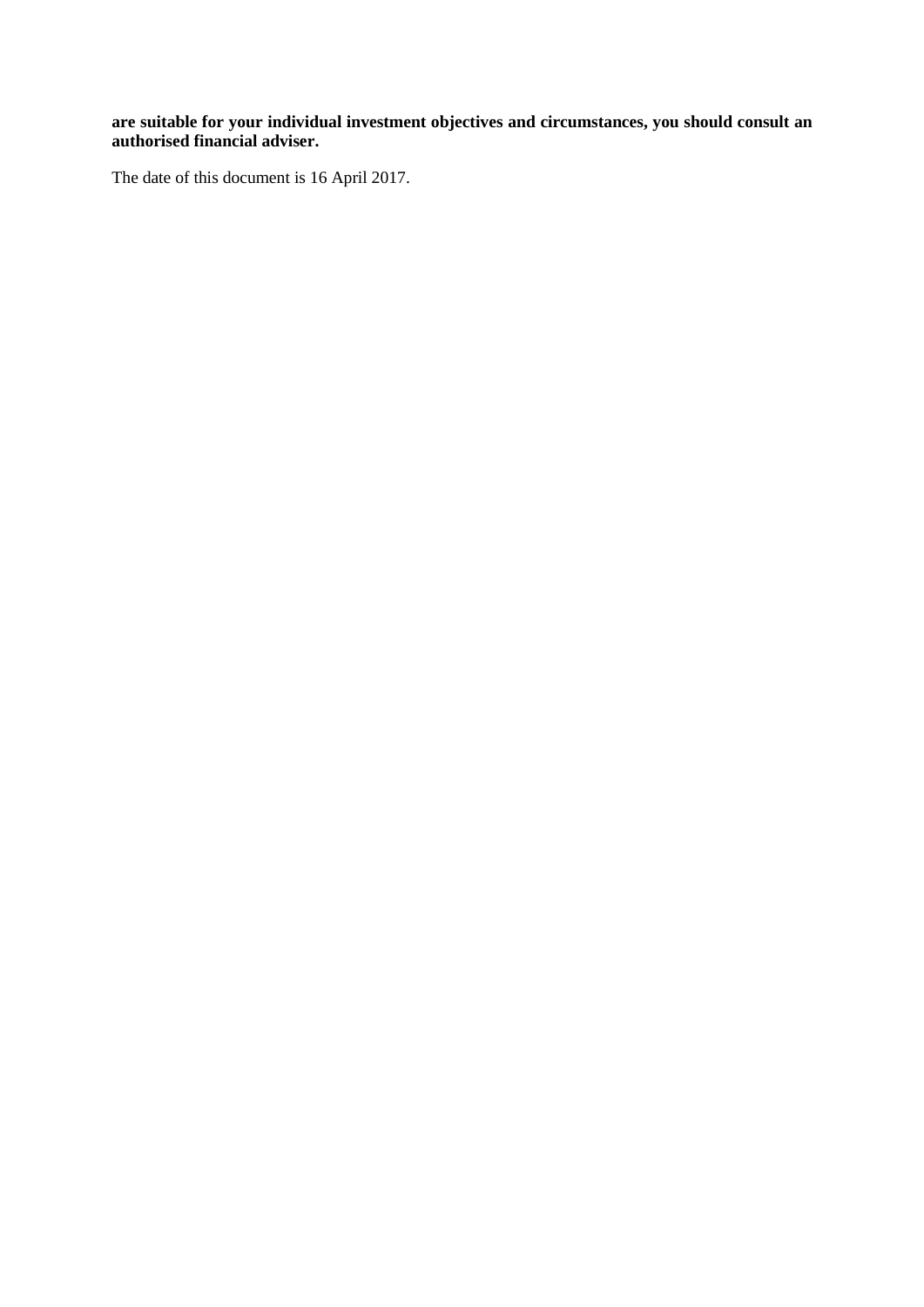# **ANNEX A**

# **BASE PROSPECTUS**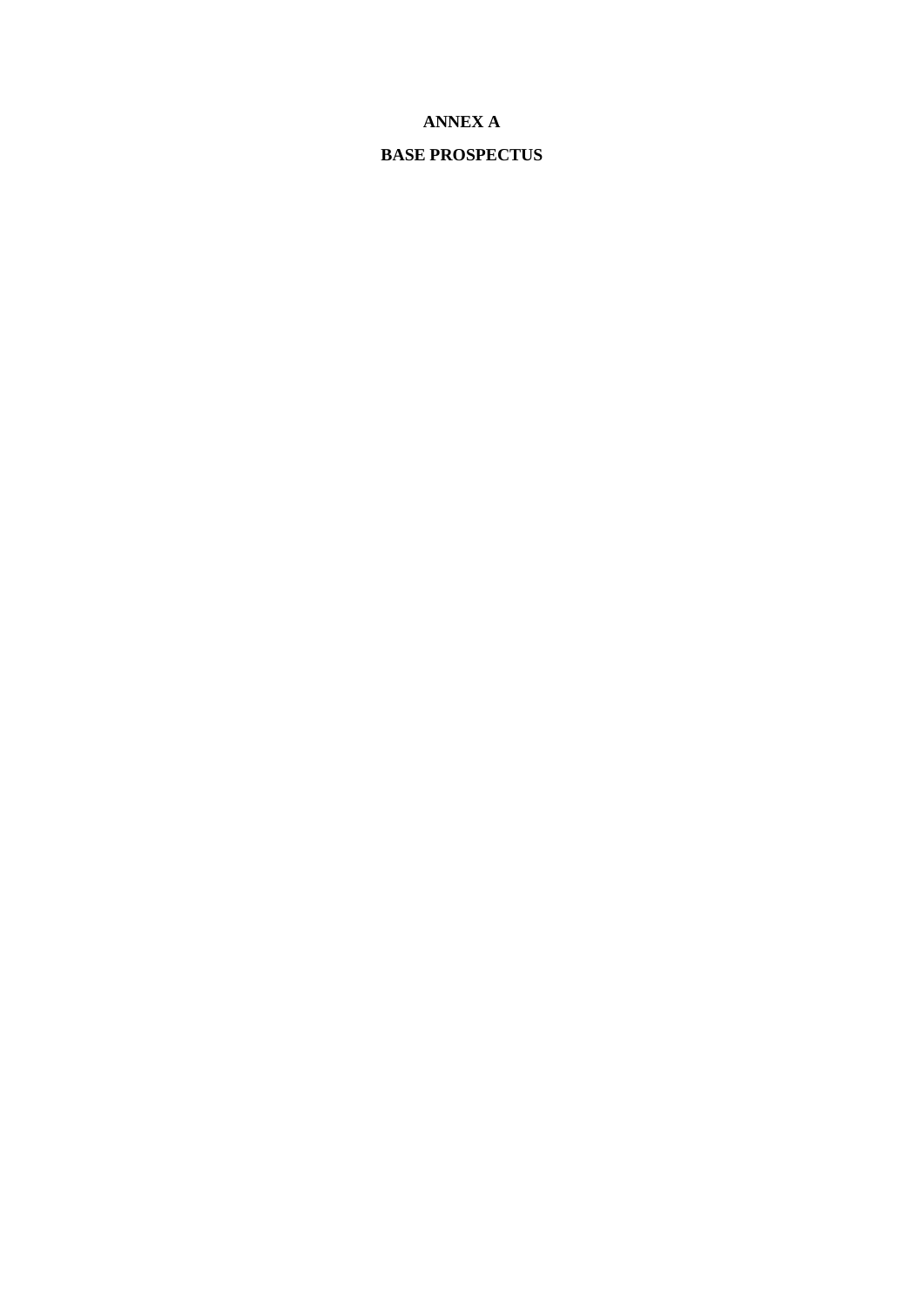# **ANNEX B**

# **BASE PROSPECTUS SUPPLEMENT**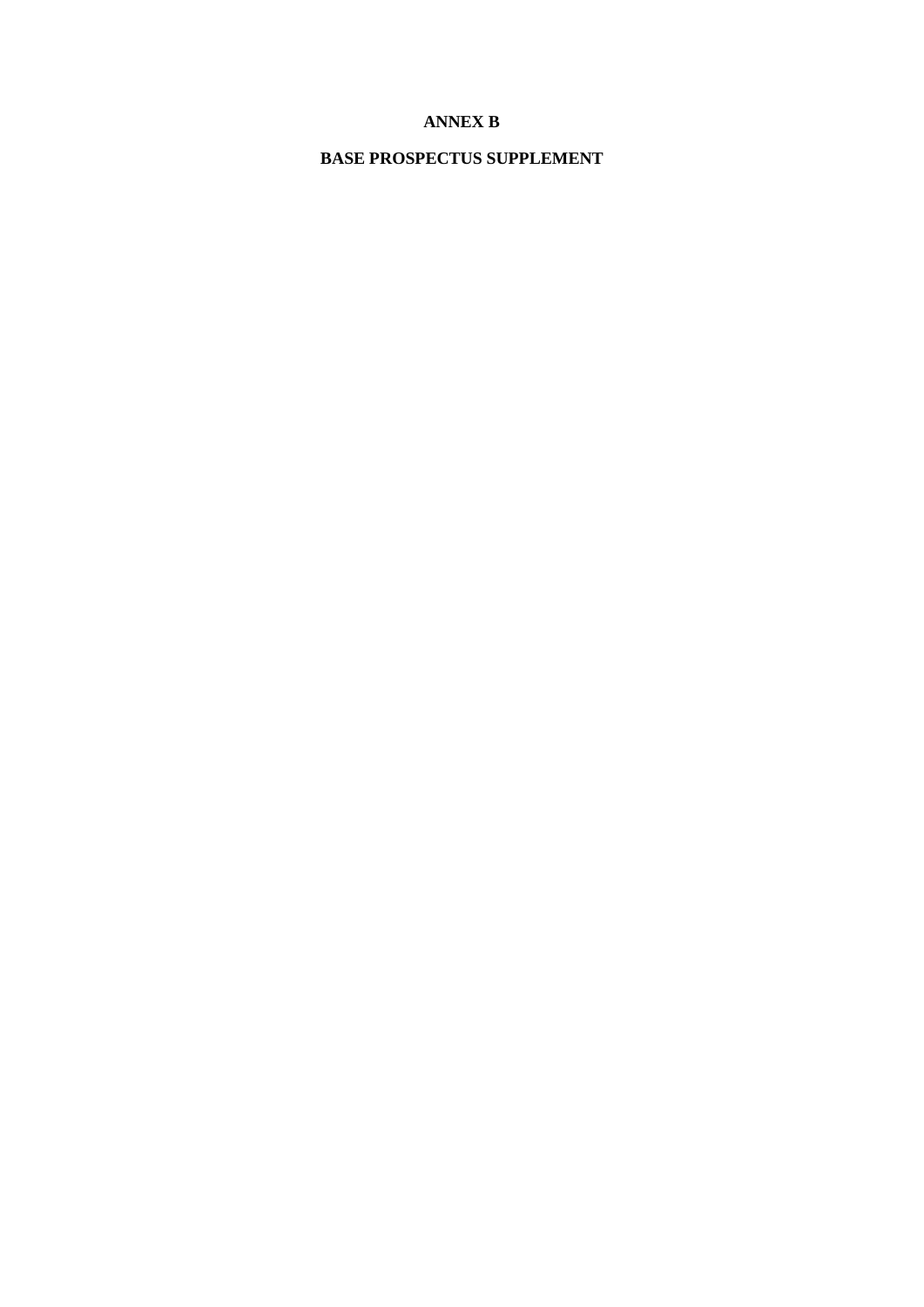# **ANNEX C**

### **SHARI'A ADVISERS**

The transaction structure relating to the Programme and the Certificates (as described in the Base Prospectus and the Base Prospectus Supplement) has been approved by Shari'a Supervisory Board of Bank Alkhair and by Dr. Hussein Hamed Sayed Hassan. Prospective Certificateholders should not rely on such approvals in deciding whether to make an investment in the Certificates and should consult their own Shari'a advisers as to whether the proposed transaction described in such approvals is in compliance with their individual standards of compliance with Shari'a principles.

Details of the Shari'a Advisers in respect of the Programme are as set out below.

### *Shari'a Supervisory Board of Bank Alkhair*

The Shari'a Supervisory Board of Bank Alkhair currently comprises the six members set out in the following table:

| <b>Name</b>                      | Title           |
|----------------------------------|-----------------|
| Dr. Khalid Mathkoor Al-Mathkoor  | Chairman        |
| Dr. Aagil Jasim Al-Nashmy        | Deputy Chairman |
| Dr. Abdul Sattar Abu Ghuddah     | Member          |
| Dr. Ali Muhyealdin Al-Quradaghi  | Member          |
| Dr. Mohammad Daud Bakar          | Member          |
| Sh. Nizam Mohammad Saleh Yaqouby | Member          |

Brief biographies of each of the members of the Shari'a Supervisory Board of Bank Alkhair are set out below.

#### *Dr. Khalid Mathkoor Al-Mathkoor*

Dr. Al-Mathkoor serves as Chairman of the Higher Consultative Committee for Finalisation of the Application of the Provisions of Islamic Shari'a for the State of Kuwait. He is a lecturer in the Division of Comparative Jurisprudence and Shari'a Policy of the Faculty of Shari'a and Islamic Studies at the University of Kuwait. Dr. Al-Mathkoor is also a member of the Higher Planning Board of the State of Kuwait, and serves on the Shari'a Supervisory Boards of a number of Islamic banks. Dr. Al-Mathkoor holds a Ph.D in Shari'a from Al-Azhar University, Egypt.

#### *Dr. Aagil Jasim Al-Nashmy*

Dr. Al-Nashmy is a Professor at the Faculty of Shari'a and Islamic Studies at the University of Kuwait. He represents the State of Kuwait in the Islamic Fiqh Academy. He is a member of the Shari'a Supervisory Boards of a number of Islamic banks, as well as of the Accounting and Auditing Organization for Islamic Financial Institutions (AAOIFI). Dr. Al-Nashmy also serves on the Fatwa Committee of the Kuwait Ministry of Awqaf and Islamic Affairs. Dr. Al-Nashmy holds a Ph.D in Shari'a from Al-Azhar University, Egypt.

#### *Dr. Abdul Sattar Abu Ghuddah*

Dr. Abu Ghuddah is a member and expert at the Islamic Fiqh Academy (IFA), affiliated with the World Muslim League in Makkah Al-Mukarramah, Saudi Arabia. He is a member of the International Shari'a Board of Zakat since its inception and a member of the Accounting and Auditing Organization for Islamic Financial Institutions (AAOIFI) in Bahrain. Dr. Abu Ghuddah worked as a researcher and expert for the Islamic Fiqh Encyclopedia at the Ministry of Endowments in Kuwait and taught jurisprudence and Hadith at the Religious Institute of Kuwait. He is also a member of Shari'a supervisory boards at several Islamic financial institutions. Dr. Abu Ghuddah holds doctorate degree in comparative Fiqh (Jurisprudence) from Al-Azhar University, Egypt.